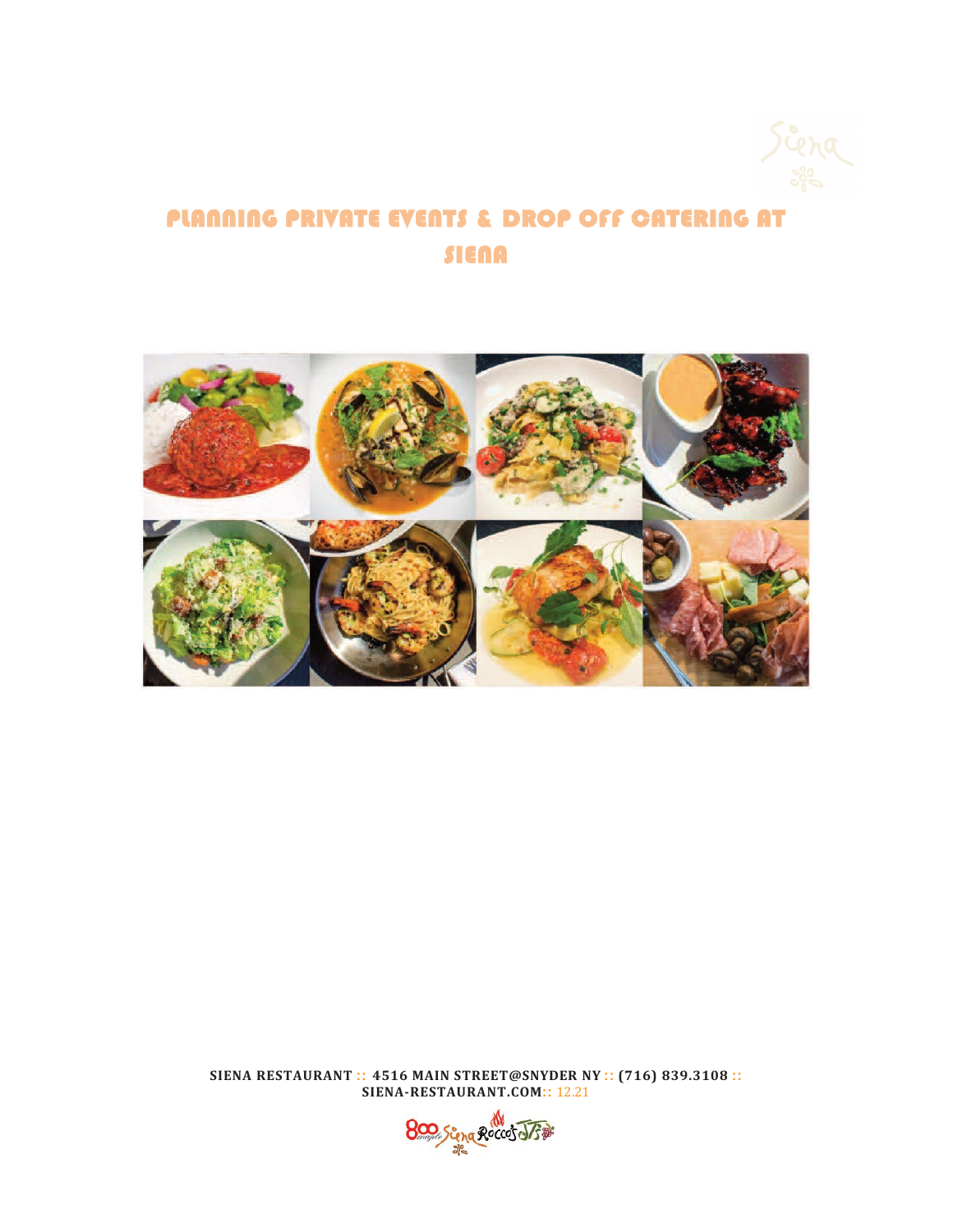

# PRIVATE EVENTS AT SIENA

## **A N Y O C C A S I O N**

- dinner parties
- cocktail parties
- corporate functions
- fundraisers
- surprise parties
- birthday parties
- pharmaceutical meetings
- anniversary parties
- retirement parties
- funeral brunches
- stag and stagette parties
- bridal showers
- wedding rehearsals
- intimate weddings
- baby showers
- christening parties
- graduation parties
- holiday parties

We are prepared to meet all your special event/party needs.

We have compiled and arranged this menu guide to help you in selecting the possibilities for yourevent.

Celebrate a milestone, roll out anew product, pitch an idea, appreciate an employee, or just throw a party.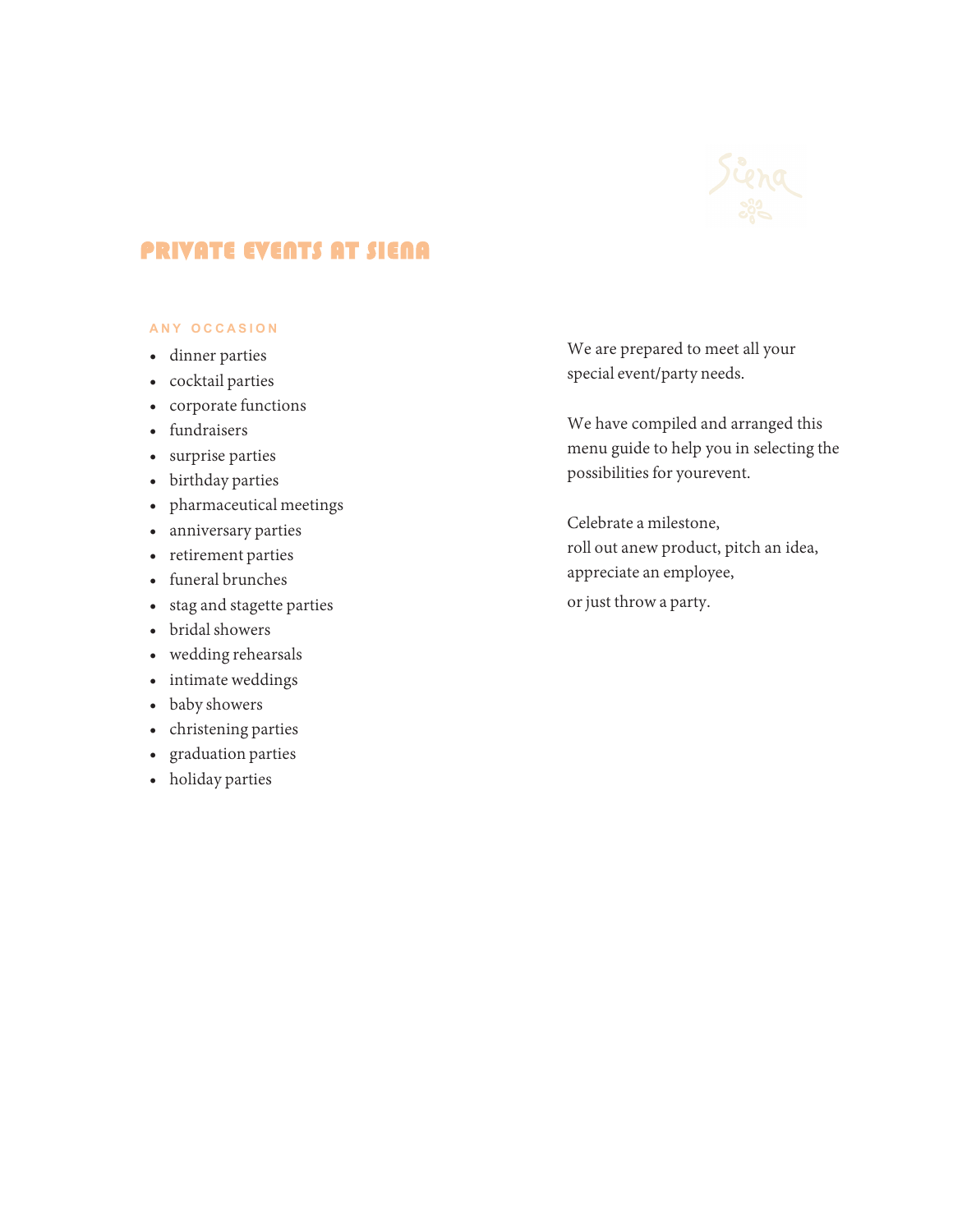# **CONTACT:**

# **SEAN RATLIFF KATHY DONALDSON**

# **716.839.3108**

[siena1pizza@gmail.com](mailto:siena1pizza@gmail.com)

**CAPACITY** Sit Down-85 Cocktail Party- 110 BOOKING PRIVATE EVENTS AT SIENA: (TERMS AND POLICIES)

# LOCATED IN BUFFALOS SNYDER **NEIGHBORHOOD**

# DISTANCES:

East Aurora: 18 miles Niagara Falls: 14 miles Downtown: 7 miles Hamburg: 16 Miles Orchard Park: 14 miles Williamsville: 5 miles



- A \$500 deposit is required to secure booking.
- Deposits paid to Siena for private events will be applied to your final bill.
- Deposits are non-transferable.
- All payments must be made by cash, credit card or bank check.
- A 20% gratuity and 8.75% tax are automatically applied to the total.
- If your group is tax exempt, Siena must receive a current copy of your certificate by time of payment.

### GUARANTEED NUMBERS / MINIMUMS

- Private events will require a \$2500 minimum for food and beverage only for Monday through Thursday.
- Minimums will vary for weekend and holiday events.
- Ten days prior to your function, we require a guaranteed minimum number of guests.
- This is the minimum number for which you will be financially responsible.
- It's the client's responsibility to notify Siena of this guaranteed minimum by the deadline.
- If you are offering a choice of entrees and your event is 30 guests of more, all entrees must be pre-ordered. A final count for each item is due 10 days prior to the event, as well as place cards indicating each guest's entrée selection. Please understand entrée counts may be required for events less than 30 guests depending on event timing and final menu selections.
- If you do not contact us by this date, it will be assumed that the most recent estimate on file is your guaranteed minimum.
- The guaranteed minimum number may increase, but not decrease after the noted date.
- Increases will be accepted up to five days prior to the event.
- Any increases received within three business days of the function, if possible,
- may incur extra charges to reflect the cost of re-ordering/re-prepping menu items.
- Final payment must be made on or before the date of the event.

### CANCELLATION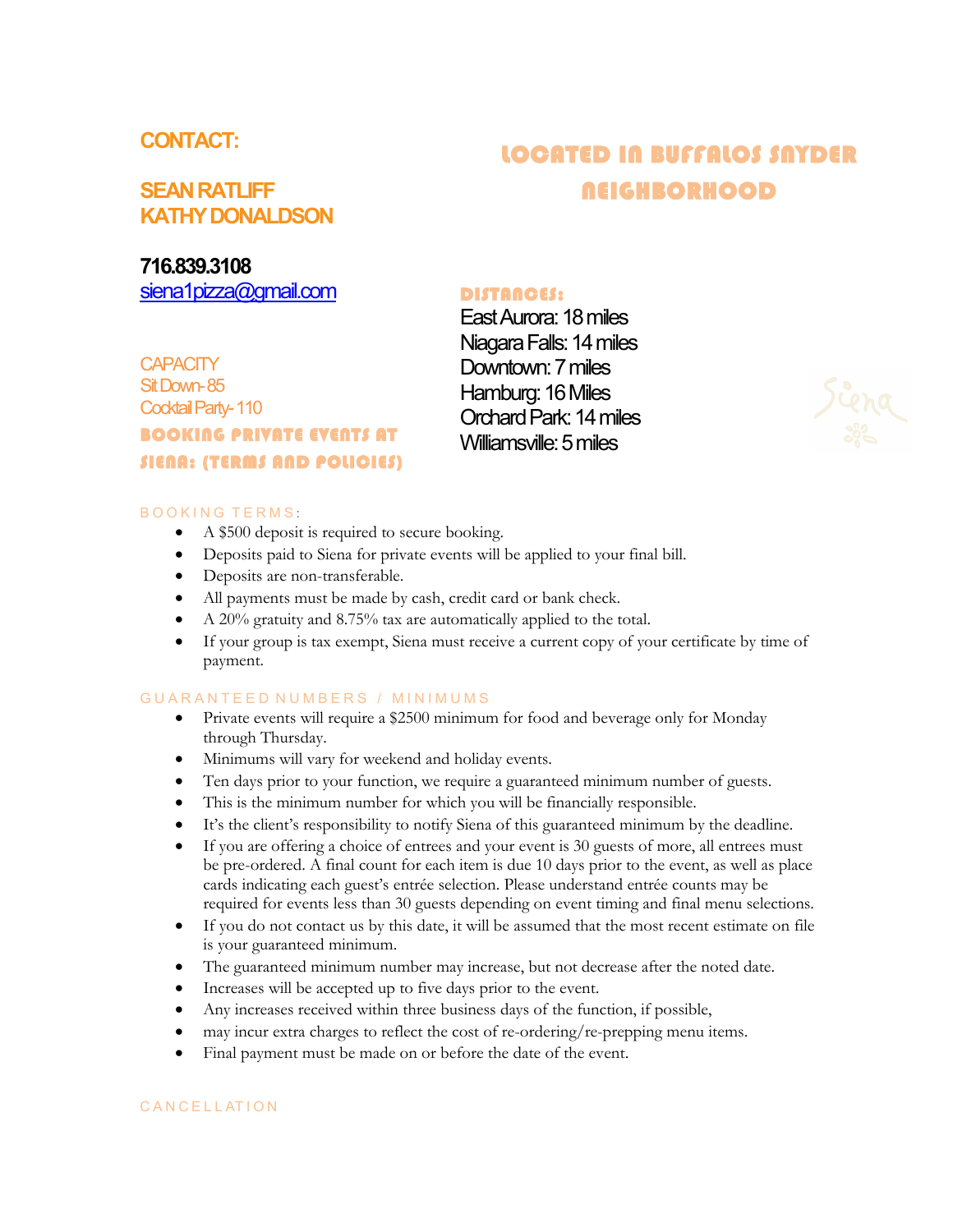- 50% of the deposit will be refunded only if a party of equal value is booked on the original date.
- For cancellations within one month of the booked event, any payments due and/or remitted to date will be considered non-refundable.

### GENERAL POLICIES

- Siena does not allow food from outside vendors unless special arrangements have been made with our event manager.
- Wedding cakes are excluded from above policy. A cake-cutting fee of \$2.95/person will be applied if cake is from an outside vendor.
- Proposals are intended as estimates only. They are not a guarantee of final costs. *Any* changes made to your function

*(including bar hours, arrival times, menu items and # of guests)* may change your cost per person and/or your administrative fee.

- All pricing is subject to change according to the fluctuating cost of menu and service items. Pricing is guaranteed 30 days prior to the event.
- •

PRIVATE EVENTS AT SIENA Priced PER dozen, TWO dozen minimum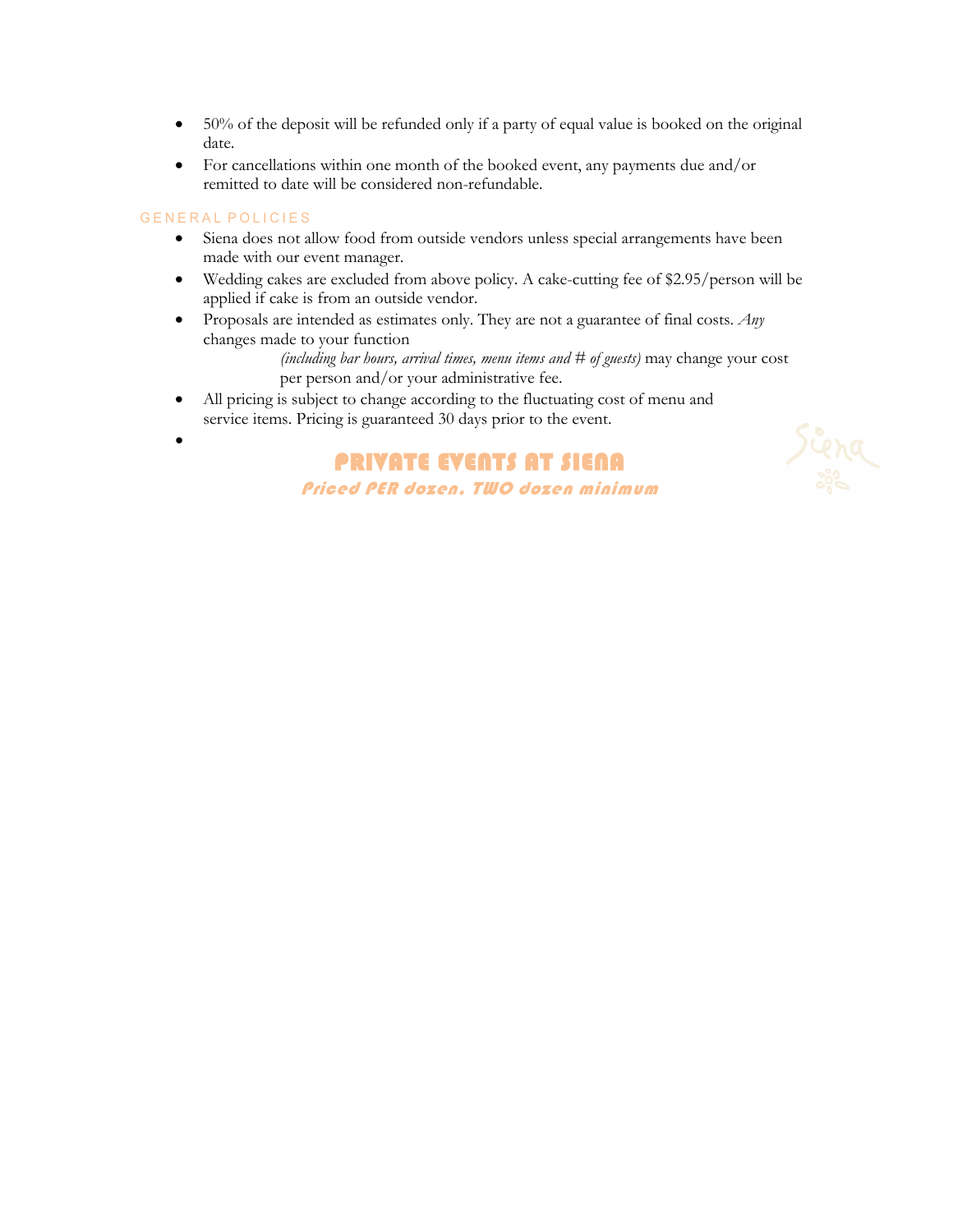### **C O L D**

Antipasto skewer **\$33\***  Caprese skewer **\$30\*** Ricotta crostini with local honey and sea salt **\$33\*** Tuna tartare on cucumber round with radish and lemon **\$45** Belgian endive spear with pear, walnut and gorgonzola **\$33\*** Deviled eggs with bacon and smoked paprika **\$33\*** Prosciutto wrapped melon \$**36\***  Smoked salmon on cucumber round with pickled onion **\$33\*** Chilled lobster salad **MP** Prosciutto wrapped asparagus spear with mustard dip **\$36\*** Shrimp cocktail **\$42\*** Bruschetta **\$30\***

**H O T** Arancini with sweet peas, mozzarella and marinara **36\*** Wood fired pizza **\* -menu selection and pricing** Mini meatballs with Sunday sauce **\$30\*** Steak and mushroom au poivre skewer **\$39\*** Chicken cutlet skewer **\$33\*** Fried artichoke **\$33\*** Lamb lollipops with rosemary, sea salt and e.v.o.o. **\$72** Prosciutto wrapped shrimp with lemon aioli **MP** Stuffed mushroom with spinach, asiago and bread crumbs **\$33\***  Mini crabcakes with remoulade sauce **MP**

Grilled cheese canapes **\$30\*** Prosciutto wrapped scallops with smoked paprika aioli **\$48\*** Chicken cutlet sliders with Henry's secret sauce, tomato & pickle **\$60**

MINIMUM 25 PEOPLE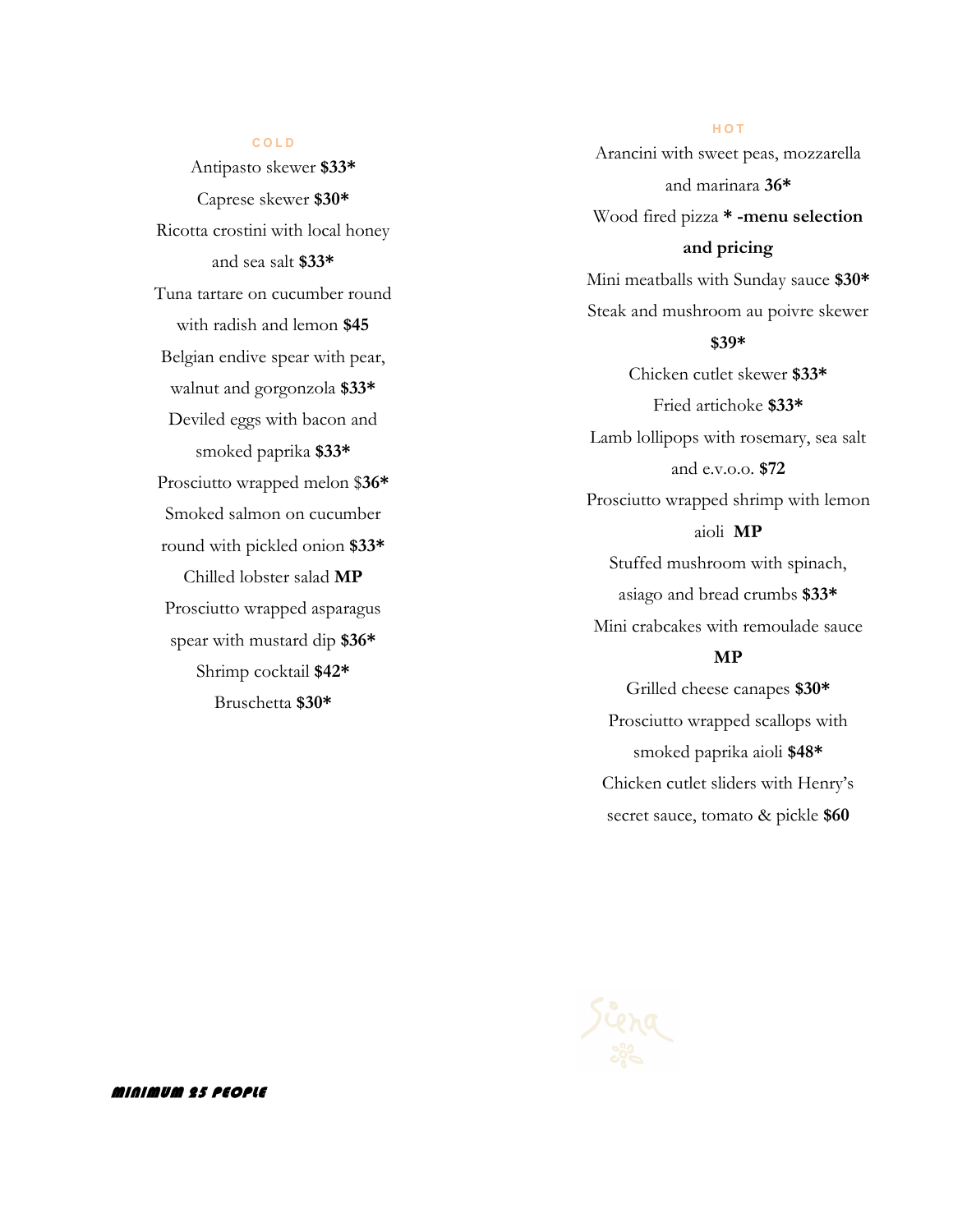## **Carving Station**

ROASTED TURKEY \$10.00 BEEF TENDERLOIN sandwiches \$16.00 / dinner \$25.00 RIBEYE sandwiches \$15.00 / dinner \$23.00 PORK LOIN sandwiches \$12.00 / dinner \$16.00 SALMON small \$13.00 / large \$19.00 CHICKEN ROULADE (choose one below) dinner \$15.00 Red Pepper, Goat Cheese & Artichoke Mozzarella, Prosciutto & Fresh Basil

## Any Combination of the Above Available

### Appropriate accompaniments to include:

Kaiser & kimmelweck rolls, ciabatta bread, au jus, horseradish cream,cranberry mayonnaise, béarnaise aioli, avocado lime aioli, chili BBQ, balsamic mustard, applesauce, caramelized onions

### **Pasta**

SHRIMP SCAMPI

Spaghetti, shrimp, lemon, white wine, parsley

### \$16.00 SUNDAY SAUCE

Rigatoni or Penne \$13.00

#### PENNE ROMANO

Chicken, prosciutto, peas, romano cream \$15.00

**BOLOGNESE** 

Orecchiette, ground beef, pork, veal, tomato

# \$15.00

BEANS & GREENS

Orecchiette, chicken sausage \$15.00 A R R A B B I ATA

Shrimp, sausage, penne \$16.00

### **Salad**

House Greens, Caesar \$9.00 Caprese \$12.00 Spinach *(cheddar, apple, bacon, mushroom)* \$12.00 John's Chop'd *(baby shrimp, soppressata, gorgonzola, chick peas, olives, cucumber, tomato, white balsamic)* \$14.00

# **Desserts**

### Starting at \$7.50

Assorted Cookies, Brownies, Cheesecake, Carrot Cake, Tiramisu, Chocolate Covered Strawberries, Ice Cream Profiteroles, Chocolate Peanut Butter Squares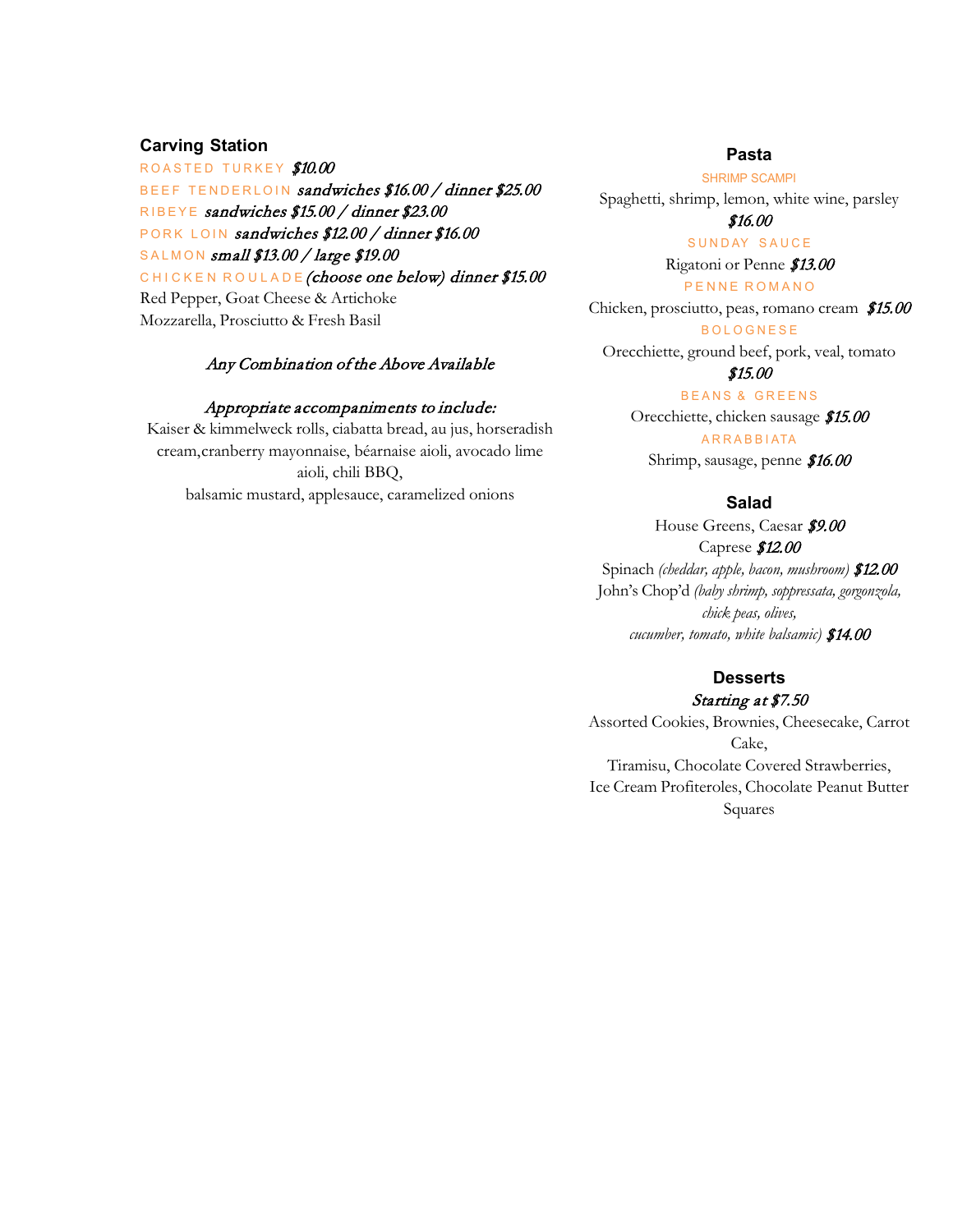# DISPLAYS MINIMUM 25 PEOPLE

#### **CHEESE AND FRUIT DISPLAY**

## **C H O I C E O F T H R E E C H E E S E S** *\$7.95*

# House

Cheeses Asiago, Cheddar, Swiss, Provolone, Gorgonzola

# **Specialty**

Cheeses Ricotta Salata, Manchego, Brie, Fresh Mozzarella, Fontina, Goat Cheese Add \$2.95 per Specialty Cheese

> Served with crackers, baguette and chef's choice fruit May include cantaloupe, honeydew, pineapple, pear, strawberries, blueberries, grapes

### **S P R E A D S**

Guacamole, Tomato Fresca Salsa, Olive Tapenade, Roasted Corn & Black Bean, Pear-Gorgonzola-Walnut & Honey, Lemon Hummus, Pesto Hummus, Red Pepper Hummus, Artichoke, Caponata Ricotta **Served with Crackers, Baguette, Tortilla Chips and Pita** \$4.25 each



### **M E D I T E R R A N E A N**

Plain, Roasted Red Pepper or Lemon Hummus, Eggplant Caponata, Fried Artichoke Hearts, Tabbouleh, Olive Tapenade Grilled Bread & Pita \$9.75

### **I TA L I A N A N T I PA S T O**

Soppressata, Cappicola & Pepperoni, Asiago & Ricotta Salata,Marinated Mushrooms, Olive Salad, Tuscan Bean Salad \$11.95

#### **V E G E TA B L E C R U D I T E**

Bell Pepper, Cucumber, Celery, Carrot Zucchini, Asparagus, Broccoli, Cherry Tomato

## Choice of One Dip

Dips: Roasted Onion, Gorgonzola, Anchovy, Honey Mustard, Roasted Red Pepper *\$5.95*

### **S E A F O O D**

Shrimp, Jonah Crab Claws, Fresh Clams, Clams Casino, Fresh Oysters, Oysters Rockefeller, Seared Ahi Tuna, Calamari & Mussel Salad, Lobster Condiments: cocktail sauce, mignonette, mustard sauce, remoulade sauce, pickled ginger, wasabi, tabasco, fresh lemon

# Market Priced by selection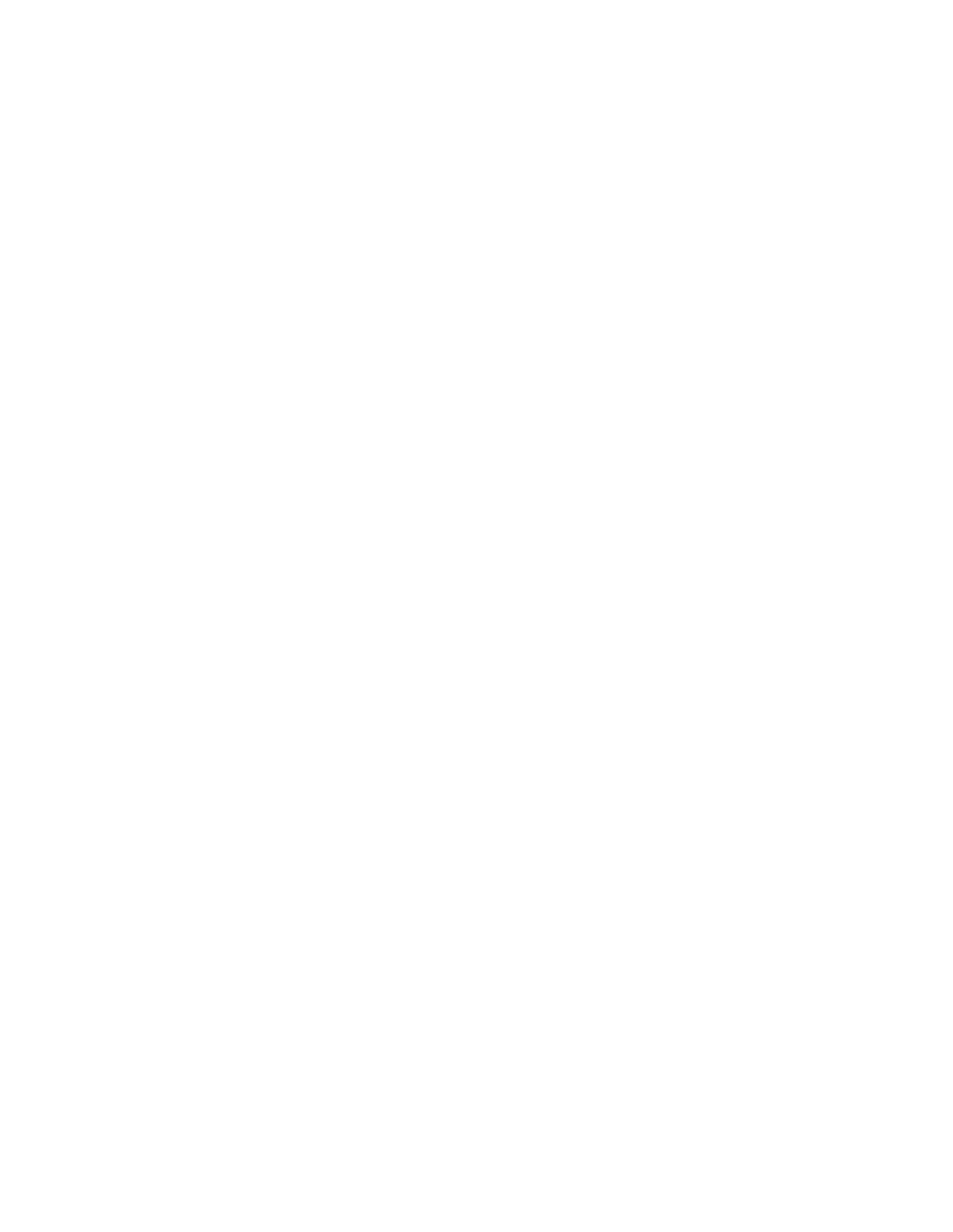

# **P L AT E D L U N C H E O N**

### *\$1,500 Food & Beverage Minimum*

### *Includes choice of coffee & tea*

SHRIMP SCAMPI Spaghetti, shrimp, lemon, white wine, parsley \$26.00

P E N N E R O M A N O Chicken, prosciutto, peas, romano cream \$23.00

**BOLOGNESE** Orecchiette, ground beef, pork, veal, tomato \$24.00

> B E A N S & G R E E N S Orecchiette, chicken sausage \$23.00

A R R A B B I ATA Shrimp, sausage, penne \$25.00

CHICKEN CUTLETS Arugula, tomato, cucumber, red onion, parmigiano Reggiano \$23.00

CHICKEN CAESAR Romaine, garlic croutons, romano, white anchovy \$23.00

MEATBALL SALAD Romaine, tomato, red onion, cucumber, seasoned ricotta, tomato vinaigrette

\* Side Salad as an appetizer \$5.95